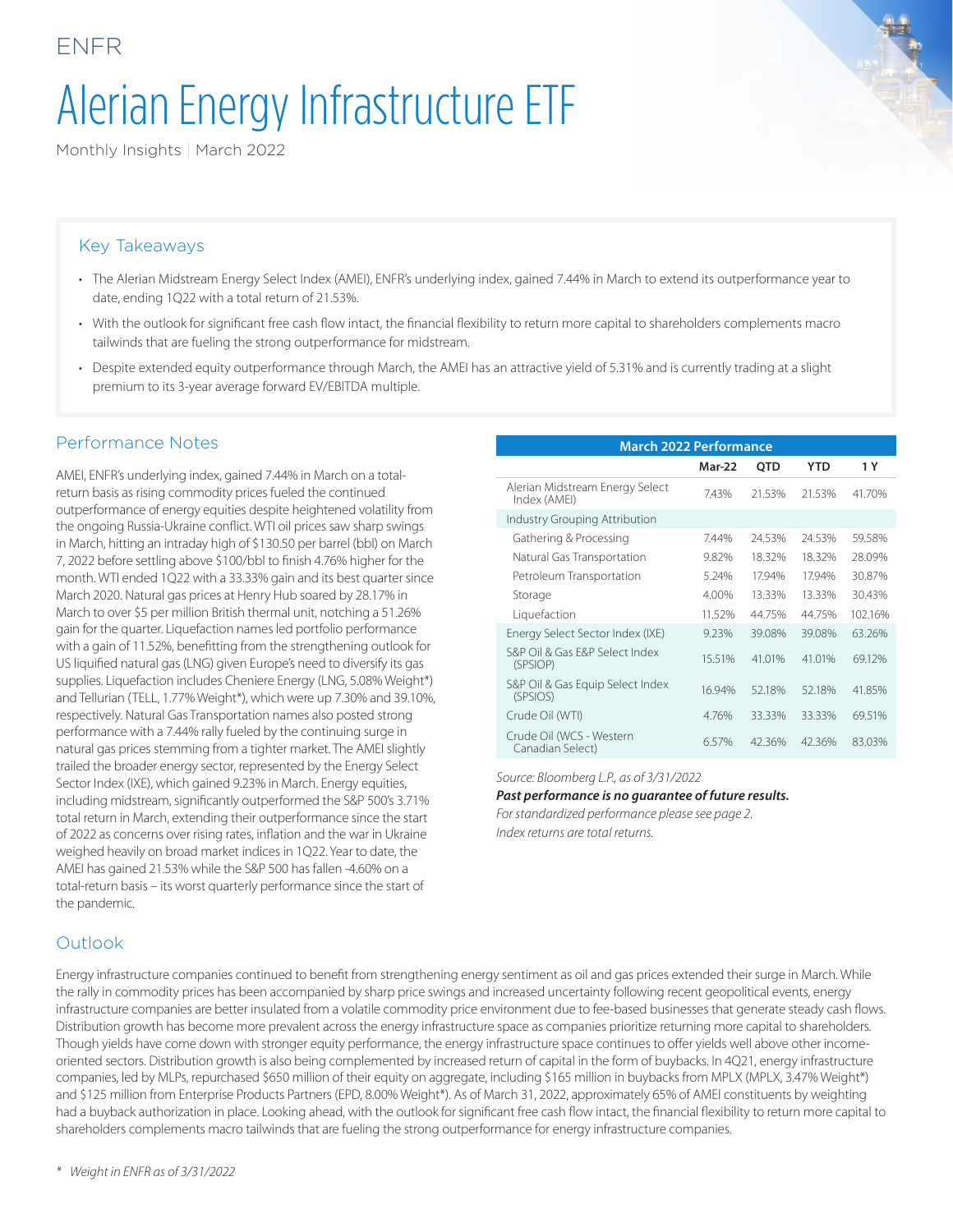# ENFR Monthly Insights | March 2022 Alerian Energy Infrastructure ETF

## Constituent News

- Cheniere (LNG, 5.08% Weight\*) announced amendments to its previous LNG sale and purchase agreement with French utility Engie, consisting of a volume increase and term extension past 2040. Cheniere also signed a contract to commence construction for its Corpus Christi Stage 3 project, which is expected to start providing LNG in 2025.
- Pembina Pipeline Corporation (PPL CN, 4.97% Weight\*) entered a joint venture with KKR to merge their Western Canadian natural gas processing assets into a single entity. PPL will be the asset operator and own a 60% interest. PPL expects ~\$700 million of cash proceeds from the deal, of which \$550 million will be allocated to debt repayment and \$150 million towards buybacks. PPL also plans to increase its monthly common dividend by 3.6%, or \$0.0075 per share, upon the deal closing.
- Williams (WMB, 5.22% Weight\*) announced a \$950 million acquisition of gathering and processing assets in the Haynesville from Trace Midstream, which will increase WMB's footprint in East Texas and support its clean energy initiatives, including gathering responsibly sourced natural gas and serving the growing LNG markets in the Gulf Coast.

### Valuation Update

- At month end, AMEI was trading at a slight premium to its 3-year average EV/EBITDA ratio.
- The current yield for the AMEI is 167 basis points below its 3-year average.

|                          | <b>AMEI Current Valuations</b> |            |            |  |  |
|--------------------------|--------------------------------|------------|------------|--|--|
|                          | Current                        | 3 Year Avg | Delta      |  |  |
| Price/Cash Flow (TTM)    | 5.59x                          | 5.09x      | 9.66%      |  |  |
| Enterprise Value/EBITDA* | 10.40x                         | 10.26x     | 1.34%      |  |  |
| Yield                    | 5.31%                          | 6.98%      | $-23.93\%$ |  |  |
| ENFR 30-Day SEC Yield    | 547%                           |            |            |  |  |

#### *Source: Bloomberg L.P. and Alerian, as of 3/31/2022*

#### *Past performance is no guarantee of future results.*

*\* MIC was excluded from the current EV/EBITDA calculation as an outlier.*

*\* Weight in ENFR as of 3/31/2022*

# Alerian Energy Infrastructure ETF (ENFR) Performance

|                                            | <b>Cumulative</b><br>as of 3/31/2022 |        |            | <b>Annualized</b><br>as of 3/31/2022 |                |       |           |                 |
|--------------------------------------------|--------------------------------------|--------|------------|--------------------------------------|----------------|-------|-----------|-----------------|
| <b>Total Returns</b>                       | 1 M                                  | 3 M    | <b>YTD</b> | SI <sup>1</sup>                      | 1 <sub>Y</sub> | 3Y    | 5Y        | SI <sup>1</sup> |
| NAV (Net Asset Value)                      | 7.35%                                | 21.28% | 21.28%     | 31.64%                               | 40.69%         | 8.43% | 4.35%     | 3.32%           |
| Market Price                               | 7.18%                                | 20.98% | 20.98%     | 31.87%                               | 40.78%         | 8.49% | 4.35%     | 3.34%           |
| Alerian Midstream Energy Select Index - TR | 7.44%                                | 21.55% | 21.55%     | 41.74%                               | 41.72%         | 9.46% | 5.31%     | 4.23%           |
| Alerian MLP Index - TR                     | 2.05%                                | 18.81% | 18.81%     | $-11.22%$                            | 36.56%         | 2.70% | $-0.07\%$ | $-1.40%$        |

*Performance data quoted represents past performance. Past performance is no guarantee of future results so that shares, when redeemed, may be worth more or less than their original cost. The investment return and principal value will fluctuate. Current performance may be higher or*  lower than the performance quoted. For current month-end performance call 1-866-759-5679 or visit *www.alpsfunds.com.* Performance includes *reinvested distributions and capital gains.*

*Market Price is based on the midpoint of the bid/ask spread at 4 p.m. ET and does not represent the returns an investor would receive if shares were traded at other times.*

*<sup>1</sup> Fund inception date: 10/31/2013*

*Total Operating Expenses: 0.35%*

### Top 10 Holdings

| 10.08% | WILLIAMS COS INC.     | 522%  |
|--------|-----------------------|-------|
| 8.00%  | ONFOK INC             | 5.08% |
| 712%   | CHENIFRE ENFRGY INC.  | 5.08% |
| 633%   | PEMBINA PIPELINE CORP | 4.97% |
| 527%   | KINDER MORGAN INC     | 496%  |
|        |                       |       |

*As of 3/31/2022, subject to change*

*Daily holdings are available at [www.alpsfunds.com.](https://www.alpsfunds.com/)*